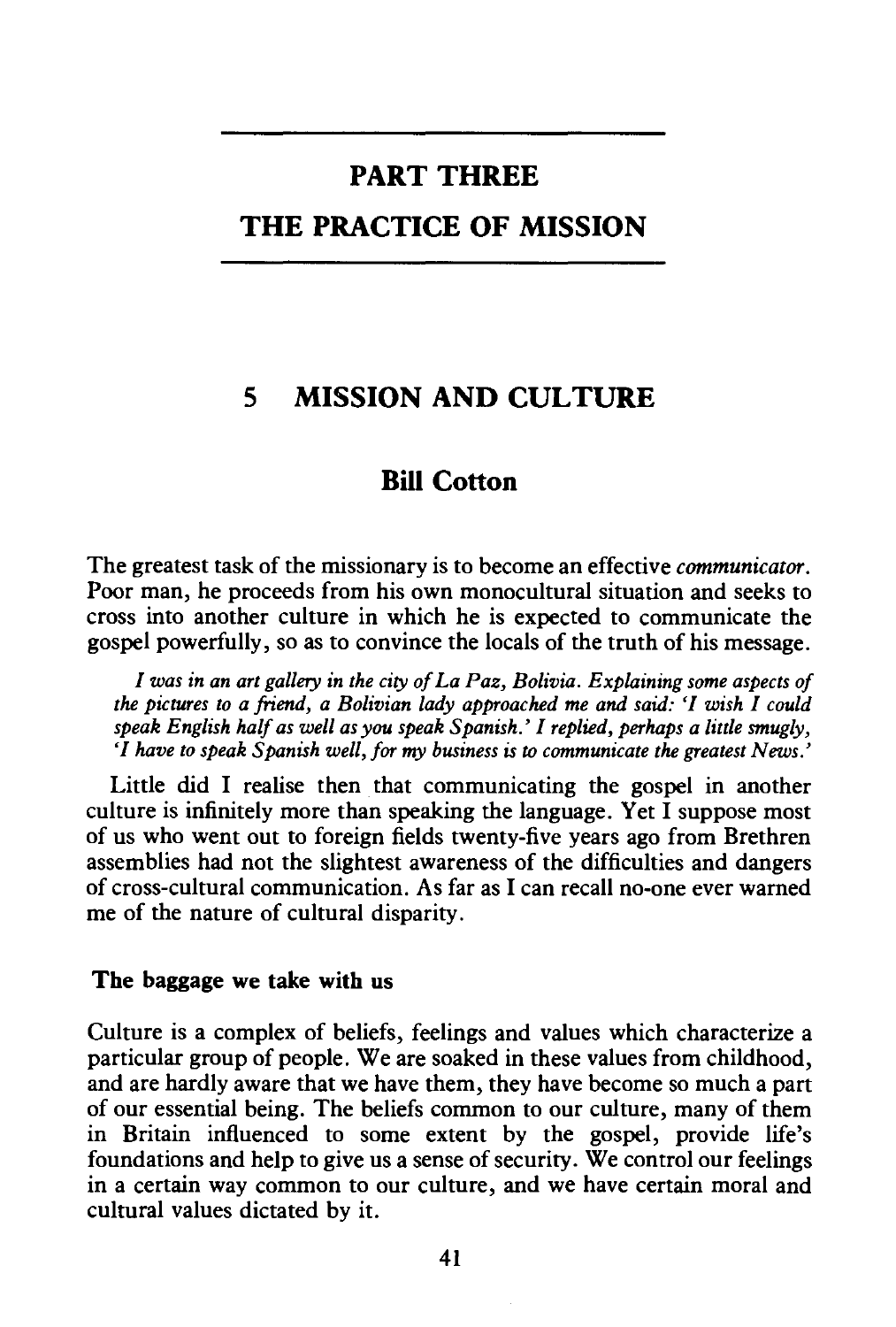We take this way of looking at life, of emotional reactions, of valuejudgements with us to the mission field. We cannot do otherwise. What we often don't realize is that we also take with us an often unarticulated idea that our culture is the best of all cultures. Ours is a superior culture.

*Two examples. When an Amazonian Indian asked a Wycliffe translator: 'If your God is so great, how come he doesn't speak our language?' he was simply expressing the view that the world revolves around his tribe. That's where any true God would logically have begun his work. At the other extreme I met two American Peace Corps youth returning from the Bolivian tin mines. What did they do up there? 'We taught them* how *to play baseball.' They thus expressed their beliefs in their cultural superiority on the playing field.* 

The Christian missionary takes another element of baggage with himhis theological system. He takes a Bible in one hand and a volume of theology (Berkhof, Strong, Hodge) in the other. He may have learnt it in his local church or at Bible College, but it is essentially 'Made in Britain, USA, etc'. He has learnt this painstakingly and expects when he gets off the plane to be communicating it within as short a time as possible. Little does he realize that his message sounds foreign, at best paternalistic, at worst imperialistic.

We must examine the baggage we take with us to the mission field. How far is it British, and how far is it essentially Christian? This was the question which caused me a considerable amount of mental distress after seeing our first conversions in Bolivia. We must strip our message of any element which does not belong to the essence of the gospel. Paul realized that the attempt of the Judaizers to impose circumcision on the infant churches would strangle his work, and he fought tenaciously against it.

#### **Learning from another culture**

Deep humility is essential to the missionary task. The missionary must listen and learn. The people to whom he goes love their own culture. They believe it to be superior to all others. This may at times cause him frustration or even anger, but he will have to bite his lip and accept it.

*Hernan was a 13-year-old school boy who did some gardening for me during my first year in Bolivia. He would fairly frequently remind me of Bolivian superiority. His logic worked like this: 'When a Yankee's car breaks down he buys a new part to replace the old. In Bolivia we can't afford a new part, so we invent something makeshift to replace it. So we are more ingenious than they are. Q.E.D.' One day I had occasion to open the back of one of the old reel-to-reel tape recorders. He stared at the mass of coloured wires, resistances, etc, gave a long, low whistle and muttered:*  'Que gringos!' *For once he confessed himself beaten.* 

What an immense amount of differences the new missionary is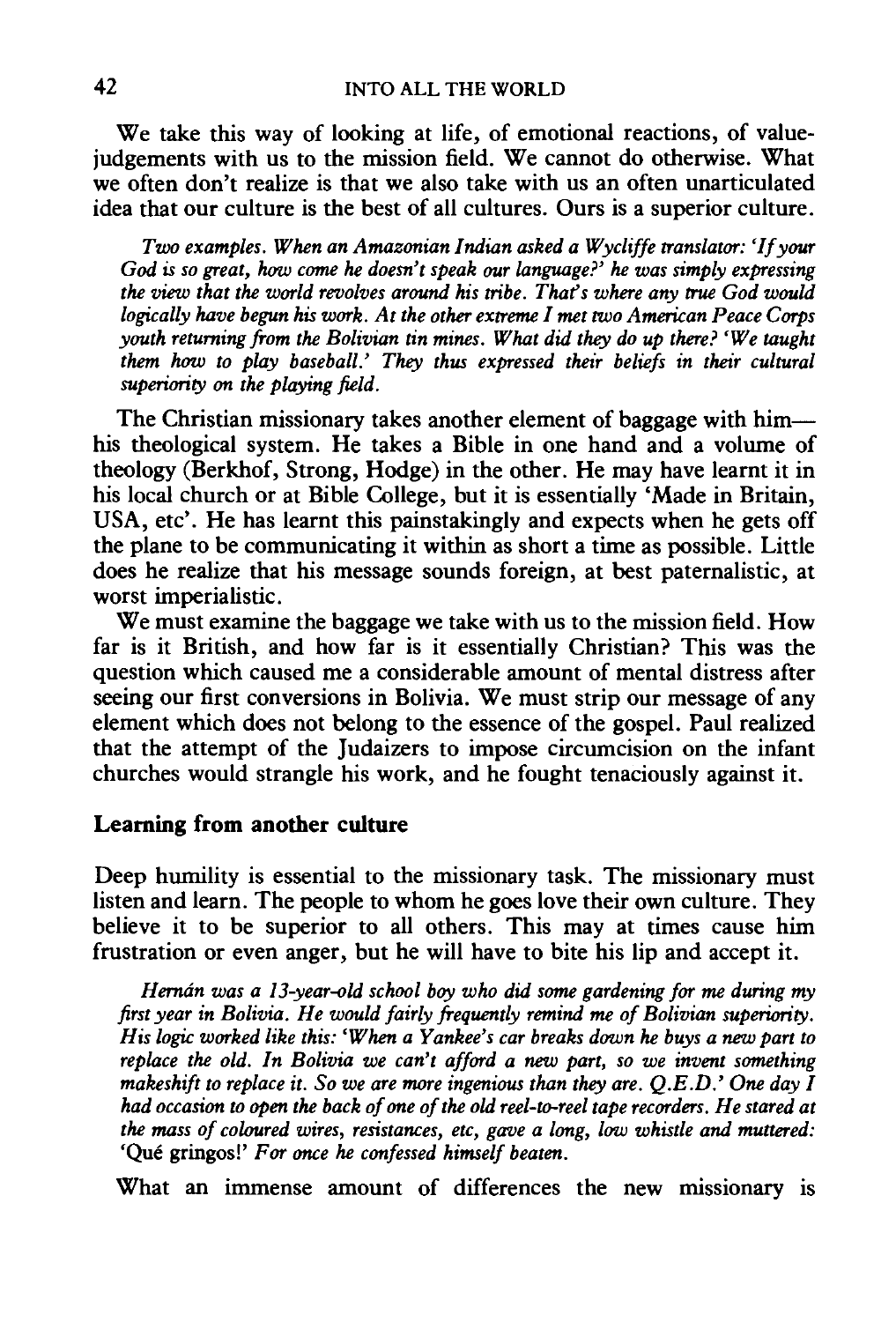confronted with. Food, houses, language, even greeting patterns. The North American says 'Hi!', rarely a handshake. The Englishman gives you a cold handshake, assuming he hasn't seen you for some time. The Bolivian salutes you with a handshake followed by a bear-hug, followed by another handshake. The Argentine prefers the kiss, even among men. Kissing rarely-washed, oily-skinned adolescents is not the most pleasant of experiences. What a difference in the concept of time.

*On the way to the flat in which we first held meetings my path took me through a public plaza. There I found Car/os, a new Christian from the University, sitting on a park bench. Lacking only five minutes for the beginning of the service, I suggested we walk down together. 'Oh no', he said, 'I never go anywhere on time.' He was clearly flustered by my suggestion, and for the first time I realized that the habit of arriving late was not due to carelessness, but to principle'. To arrive somewhere on time would be positively rude. Car/os is* now *the president of Scripture Union in Bolivia.* 

Our addiction to time may be positively offensive in the culture to which we go. So may our addiction to the automobile. Some missionaries cannot imagine life without the wheel. They plead efficiency and will do everything possible to obtain a car or jeep. In some cases this might be justified, but I suspect less often than we imagine. In 13 years in Bolivia I did not own private transport, so was thrown into the public transport system which is used by 95%+ of the people. How many excellent opportunities this gave me for conversation and for being thrown into personal contact with ordinary people.

Becoming a bicultural person means coming to love the culture to which one goes. Obviously learning the language will be the first necessity and the native will see this as the primary symbol of identification. But loving the culture is much more than learning the language. How can this be achieved? Perhaps by adapting Paul's words to this situation:

*Whatever is true, whatever is noble, whatever is right, whatever is pure, whatever is lovely, whatever is admirable- -if anything is excellent or praiseworthy- -think about such things.* Phil 4:8

In any culture there is that which is commendable, and we should dwell upon it; make much of it; commend it to others.

*One of the most delightful touches in Bolivian culture was one practised in the restaurant. As one passed between the tables to reach one's seat, you would slightly incline the head at each table and say,* 'Buen provecho', *which means something like, 'Good eating', or, 'May it do you good'. The people at the table will reply,*  'Gracias'. *The same ritual is performed as you leave the restaurant. On more than one occasion I have been asked, 'How do you say* "buen provecho" *in English?' On replying that we have no such custom, a negative reaction is inevitable!*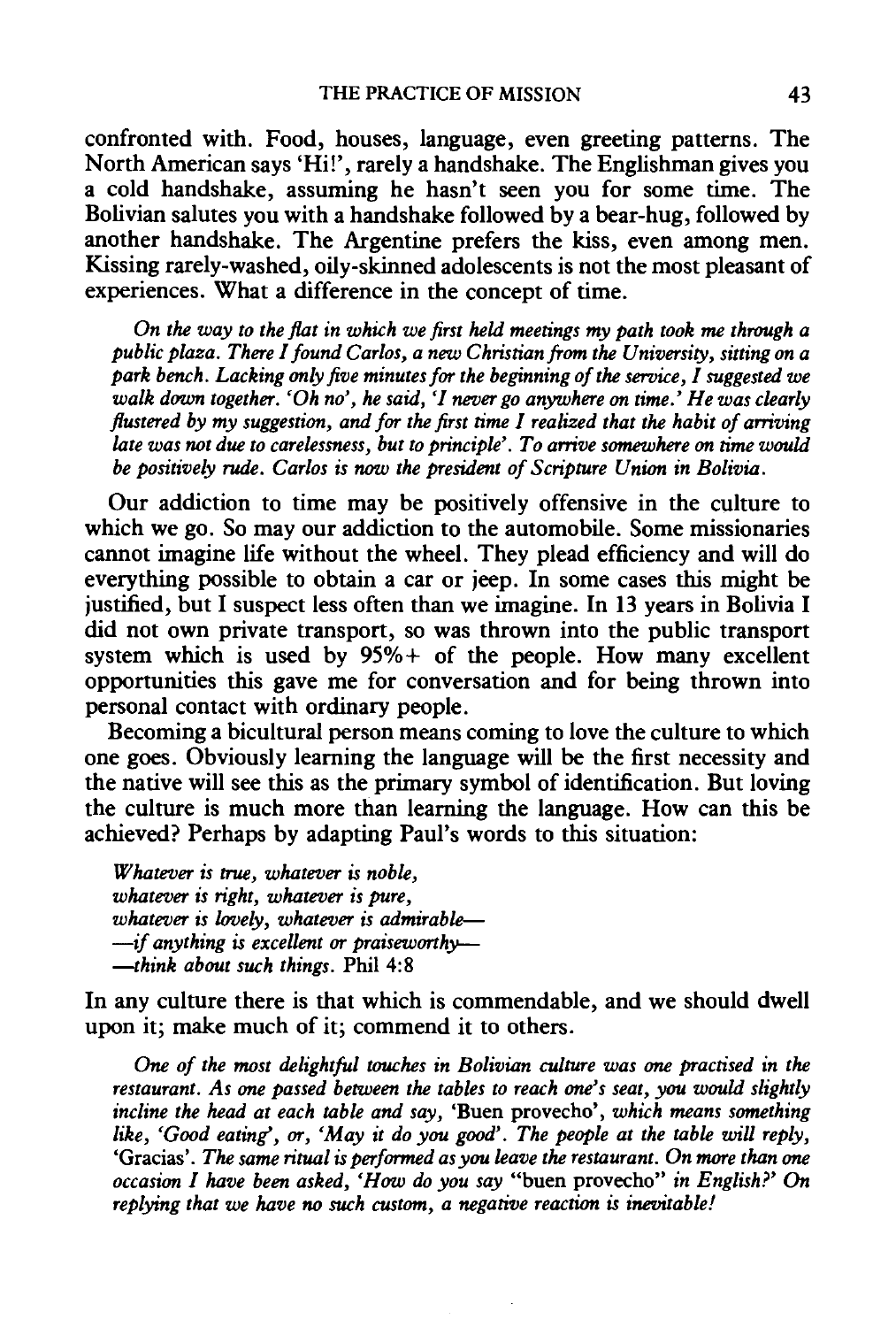Pity the poor new missionary. His reactions during the first few months are crucial. *Culture shock* is primarily negative reaction to a new culture and almost always occurs during these first crucial months. He is thrown off his guard by the most unsuspected factors. He is disorientated. I well remember wandering around a market looking for gravy powder and custard powder. I was shocked to find none. How can one live, possibly the rest of one's life, without gravy and custard?

When culture shock is compounded with the inevitable disparity between expectations (he was going to evangelize the country within six months!) and performance (long years of earlier missionary work have produced little results) he may well experience a rejection of the culture. The fact is that finding fault with the culture is simply a symptom of our own inability to understand it, to come to terms with it. The missionary will then either resign, return home, or remain on the field by settling in to a minimal routine. He will develop an instinctive distrust of the nationals, and will either ignore or denigrate his receptor culture.

*We were visiting a fellow missionary. It was a national festival day, so we were going out to the country for the day. As we were leaving the house we pointed out* to *the missionary that he had not put out the national flag as custom requires. He hurried back in, returned with the flag, and said as he hung it up over the front of the house, 'I always believe in respecting their silly festivals.' The adjective said it all! On another occasion we received a visit from a missionary in Chile. They were having a tough time of raising national churches, but then, 'The Chileans are a very lazy people. It really was impossible to get them to do anything of their own initiative. They always needed to be spoonfed by the missionaries.' Some hours later we were talking about the phenomenal growth of Pentecostal groups in Chile. Yes, they were to be found in every town and village, and worked hard at proclaiming the gospel. Were they led by missionaries? No, they were entirely led by Chileans.* 

As Eugene Nida has pointed out, the missionary bears with him a paramessage. Alongside his spoken word goes a message expressed in looks, gestures, and reactions, by which the national senses his attitude toward their culture. 'I never did like that [black] girl to touch me', says the social worker, Miss Ophelia, in Uncle Tom's Cabin, 'but I never realised that she knew it.' How many missionaries suffer from the Miss Ophelia syndrome! The trouble is that they do know it, and they resent it.

We must by all means possible strive to eradicate from ourselves and from those we send out to the field all vestiges of cultural superiority. We must inculcate a spirit of humility and a willingness to learn from other cultures.

#### **The gospel in cultural terms**

*Contextualisation* is a word widely used in mission studies today. In a sense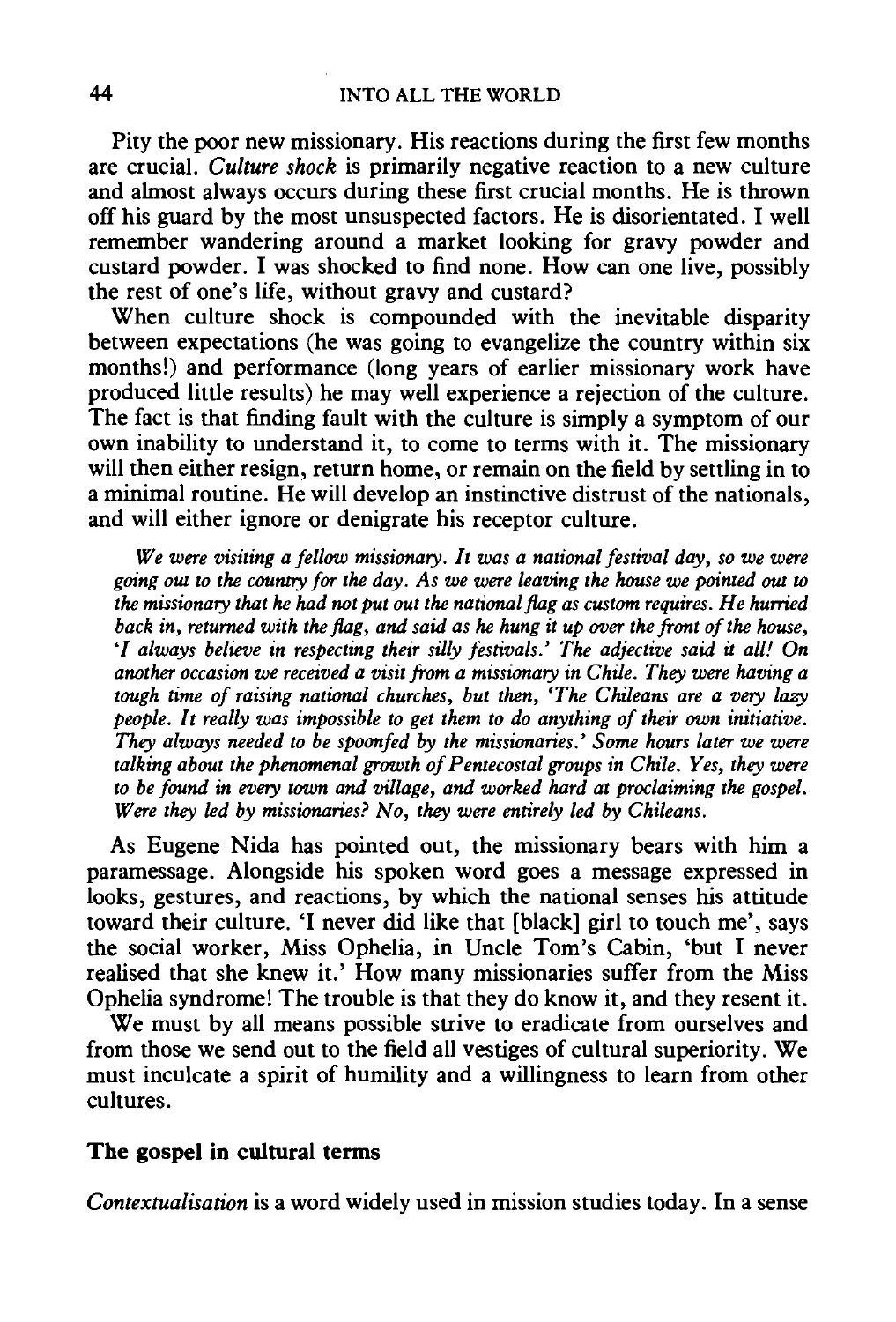every Bible-loving Christian is already a bicultural person. He has imbibed something of that culture which greets us in the pages of the Bible. It is different from his own and he has learnt, to some extent, to be a bridge between these two cultures. If he has been honest in his understanding of the biblical gospel, he will have become critical of some aspects of his own culture.

Conversion brings with it a fairly radical shift in world view. It is experienced to some extent by every Christian in every culture. If the outgoing missionary has developed this faculty he will be more able to restate the gospel in terms beyond those of his own culture.

As he immerses himself into the receptor culture, he will begin to look for thought-forms and sentiments which are acceptable among these people, which will become vehicles for sharing his faith and the biblical revelation. Again I must confess that on going to the mission field 24 years ago, one was not made aware of this. For the first few years one's teaching and preaching were clothed, unconsciously perhaps, in an entirely European, not to say British, dress.

How then may one avoid this? Is it not demanding a Herculean task, before which most prospective missionaries will draw back? I do not think so. There are, I think, two ways in which the missionary can contextualise his thinking and his preaching: social intercourse and reading. The first of these is available to all, though some will find it easier than others. By constant conversation with the people, by asking questions, by probing into the meaning of customs, by sharing in the things that the people do, the missionary will become sensitive to what moves his receptor culture.

Reading, assuming that there is a fairly high standard of literacy in the culture, will introduce him to the mind of the people as expressed by those who are most able to know it at first hand. I know of nothing which has given me as good an understanding of the typical Spanish village as Miguel de Unamuno's short story, 'San Miguel Bueno, Martir'.

#### **The gospel** as a **critique of all cultures**

'It must be noted that Christianity, if it is not hopelessly denatured, never becomes fully at home in any culture. Always, when it is true to its genius, it creates a tension.' (Latourette) There are demonic and dehumanizing forces present in all cultures.

How will the missionary be able to recognize these? Only if his own mind is steeped in the truth of scripture. Constant personal encounter with God's Word therein, guided by the impulse of the Spirit, will enable him to discover what is truly right and righteous in his own culture, and what on the other hand is devilish or carnal. When he has got through with his own culture he might be able to do the same with the receptor culture.